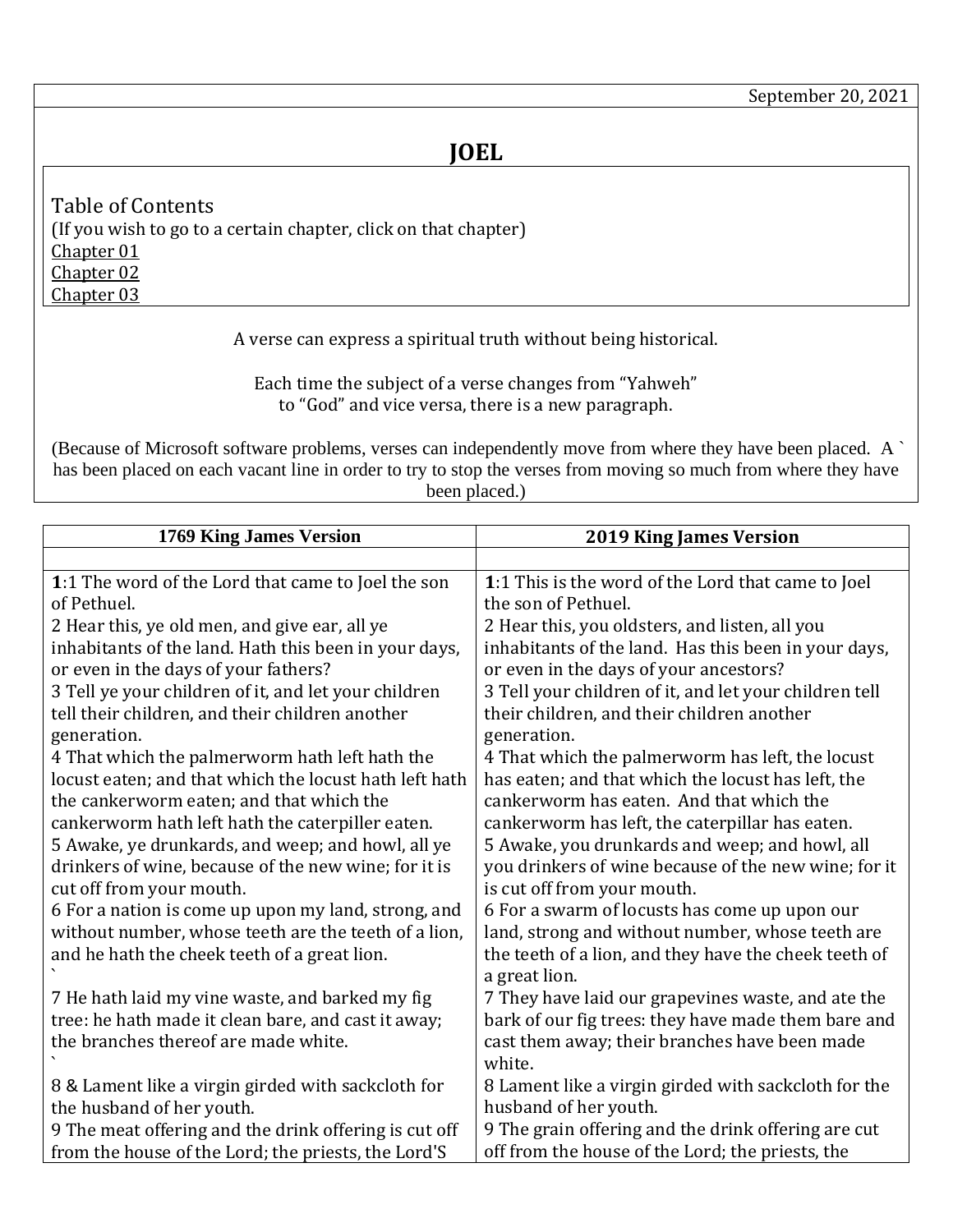<span id="page-1-0"></span>

| ministers, mourn.                                      | Lord's servants, mourn.                                |
|--------------------------------------------------------|--------------------------------------------------------|
| 10 The field is wasted, the land mourneth; for the     | 10 The fields are wasted, the land mourns; for the     |
| corn is wasted: the new wine is dried up, the oil      | grain is wasted; the new wine has dried up and the     |
| languisheth.                                           | olive oil languishes.                                  |
| 11 Be ye ashamed, O ye husbandmen; howl, O ye          | 11 Be ashamed, you laborers; howl, you                 |
| vinedressers, for the wheat and for the barley;        | vinedressers for the wheat and the barley, because     |
| because the harvest of the field is perished.          | the harvest of the field has perished.                 |
| 12 The vine is dried up, and the fig tree languisheth; | 12 The grapevines have dried up, and the fig trees     |
| the pomegranate tree, the palm tree also, and the      | languish. The pomegranate trees, also the palm         |
| apple tree, even all the trees of the field, are       | trees, and the apple trees, even all the trees of the  |
| withered: because joy is withered away from the        | field, are withered because joy has withered away      |
| sons of men.                                           | from the people.                                       |
| 13 Gird yourselves, and lament, ye priests: howl, ye   | 13 Gird yourselves, and lament, you priests; howl,     |
| ministers of the altar: come, lie all night in         | you who serve at the altar; come, lie all night in     |
| sackcloth, ye ministers of my God: for the meat        | sackcloth, you servants of my God. For the grain       |
| offering and the drink offering is withholden from     | offering and the drink offering are withheld from      |
| the house of your God.                                 | the temple of your God.                                |
| 14 & Sanctify ye a fast, call a solemn assembly,       | 14 Sanctify a fast, call a solemn assembly, gather the |
| gather the elders and all the inhabitants of the land  | elders and all the inhabitants of the land into the    |
| into the house of the Lord your God, and cry unto      | temple of the Lord your God, and cry out to the        |
| the Lord,                                              | Lord.                                                  |
| 15 Alas for the day! for the day of the Lord is at     | 15 Alas for the day! For the day of the Lord is at     |
| hand, and as a destruction from the Almighty shall it  | hand, and it shall come as a destruction from the      |
| come.                                                  | Almighty.                                              |
| 16 Is not the meat cut off before our eyes, yea, joy   | 16 Is not the grain cut off before our eyes, yes, joy  |
| and gladness from the house of our God?                | and gladness from the temple of our God?               |
| 17 The seed is rotten under their clods, the garners   | 17 The seed is rotten under the ground; the garners    |
| are laid desolate, the barns are broken down; for      | are laid desolate; the barns are broken down, for      |
| the corn is withered.                                  | the grain has withered.                                |
| 18 How do the beasts groan! the herds of cattle are    | 18 How the animals groan! The herds of cattle are      |
| perplexed, because they have no pasture; yea, the      | perplexed because they have no pasture; yes, the       |
| flocks of sheep are made desolate.                     | flocks of sheep are made desolate.                     |
| 19 0 Lord, to thee will I cry: for the fire hath       | 19 O Lord, to You I will cry out: for a fire has       |
| devoured the pastures of the wilderness, and the       | devoured the pastures of the wilderness and flames     |
| flame hath burned all the trees of the field.          | have burned all the trees of the field.                |
| 20 The beasts of the field cry also unto thee: for the | 20 Also the animals of the field cry out to You: for   |
| rivers of waters are dried up, and the fire hath       | the rivers of water are dried up, and fire has         |
| devoured the pastures of the wilderness.               | devoured the pastures of the wilderness.               |
|                                                        |                                                        |
| 2:1 Blow ye the trumpet in Zion, and sound an          | 2:1 Blow the trumpet on Zion and sound an alarm        |
| alarm in my holy mountain: let all the inhabitants of  | on God's holy mountain; let all the inhabitants of the |
| the land tremble: for the day of the Lord cometh, for  | land tremble. For the day of the Lord comes, for it is |
| it is nigh at hand;                                    | near at hand.                                          |
| 2 A day of darkness and of gloominess, a day of        | 2 It is a day of darkness and of gloominess, a day of  |
| clouds and of thick darkness, as the morning spread    | clouds and of thick darkness as darkness spreads       |
| upon the mountains: a great people and a strong;       | upon the mountains. The locusts are great and          |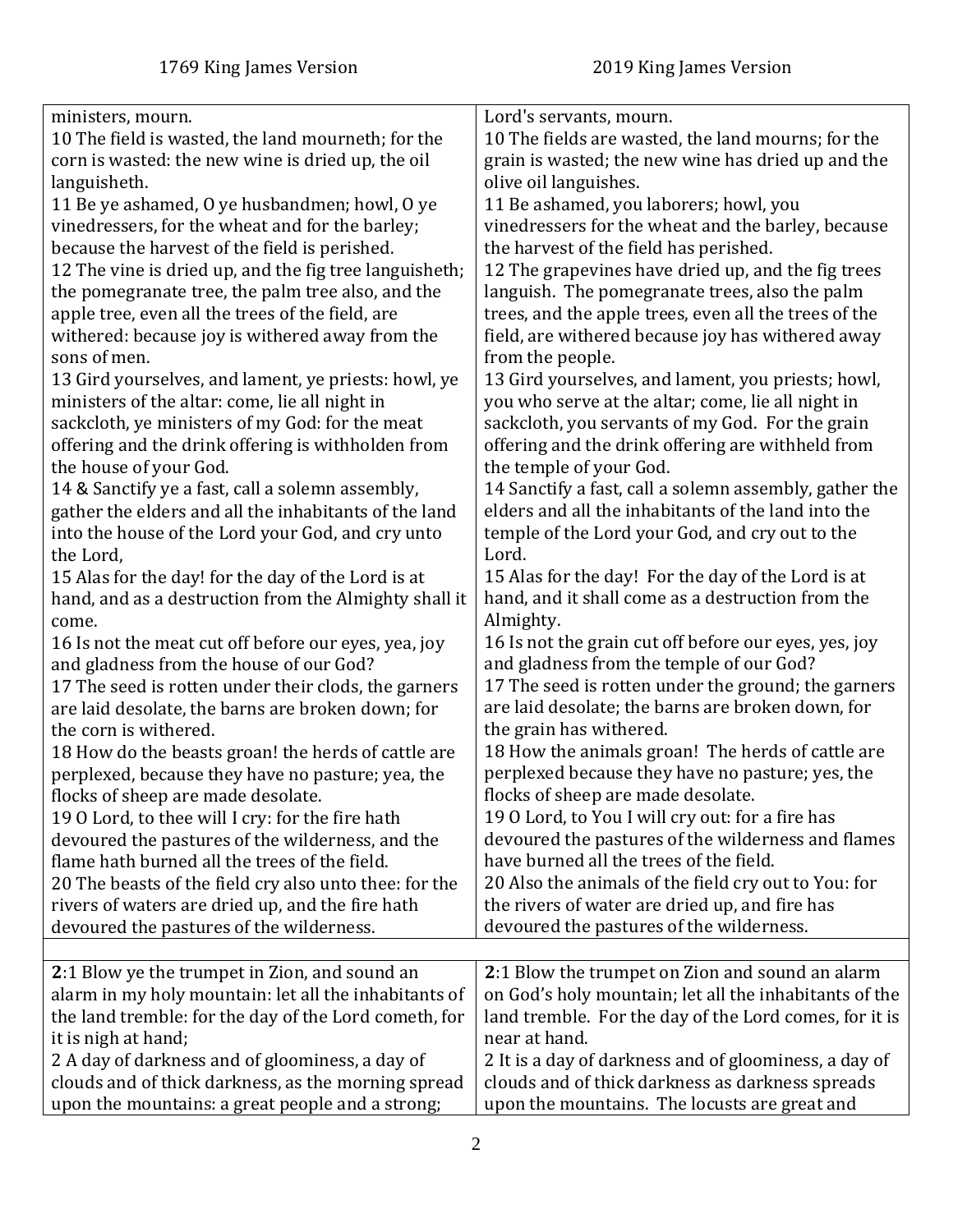| there hath not been ever the like, neither shall be     | strong creatures; there has not been ever like them.   |
|---------------------------------------------------------|--------------------------------------------------------|
| any more after it, even to the years of many            | Neither shall there be any more after them, even to    |
| generations.                                            | the years of many generations.                         |
| 3 A fire devoureth before them; and behind them a       | 3 A fire devours before them, and behind them a        |
| flame burneth: the land is as the garden of Eden        | flame burns; the land is like the garden of Eden       |
|                                                         |                                                        |
| before them, and behind them a desolate                 | before them, and behind them like a desolate           |
| wilderness; yea, and nothing shall escape them.         | wilderness. Yes, and nothing shall escape them.        |
| 4 The appearance of them is as the appearance of        | 4 The appearance of these locusts is as the            |
| horses; and as horsemen, so shall they run.             | appearance of horses, and as horses so shall they      |
|                                                         | run.                                                   |
|                                                         |                                                        |
| 5 Like the noise of chariots on the tops of mountains   | 5 Like the noise of chariots on the tops of            |
| shall they leap, like the noise of a flame of fire that | mountains, they shall leap, like the noise of a flame  |
| devoureth the stubble, as a strong people set in        | of fire that devours the stubble, as a strong army set |
| battle array.                                           | in battle array.                                       |
| 6 Before their face the people shall be much pained:    | 6 Before their faces the people shall be much          |
| all faces shall gather blackness.                       | pained; all faces shall gather blackness.              |
|                                                         |                                                        |
| 7 They shall run like mighty men; they shall climb      | 7 The locusts shall run like mighty warriors; they     |
| the wall like men of war; and they shall march every    | shall climb the wall like soldiers. And all of them    |
| one on his ways, and they shall not break their         | shall march on their way, and they shall not break     |
| ranks:                                                  | their ranks.                                           |
| 8 Neither shall one thrust another; they shall walk     | 8 Neither shall one thrust another; all of them shall  |
| every one in his path: and when they fall upon the      | walk in their path; and when they fall upon the        |
|                                                         |                                                        |
| sword, they shall not be wounded.                       | sword, they shall not be wounded.                      |
| 9 They shall run to and fro in the city; they shall run | 9 The locusts shall run to and fro in the city; they   |
| upon the wall, they shall climb up upon the houses;     | shall run upon the wall, they shall climb up upon the  |
| they shall enter in at the windows like a thief.        | houses; they shall enter in at the windows like a      |
|                                                         | thief.                                                 |
| 10 The earth shall quake before them; the heavens       | 10 The earth shall quake before them; the heavens      |
| shall tremble: the sun and the moon shall be dark,      | shall tremble; the sun and the moon shall be dark,     |
| and the stars shall withdraw their shining:             |                                                        |
|                                                         | and the stars shall withdraw their shining.            |
| 11 And the Lord shall utter his voice before his        | 11 And the Lord shall utter His voice before His       |
| army: for his camp is very great: for he is strong      | army; for His camp is very great and He is strong      |
| that executeth his word: for the day of the Lord is     | that executes His word. For the day of the Lord is     |
| great and very terrible; and who can abide it?          | great and very terrible, and who can abide it?         |
| 12 & Therefore also now, saith the Lord, turn ye        | 12 Therefore, the Lord says, "Turn now to Me with      |
| even to me with all your heart, and with fasting, and   | all your heart, with fasting, with weeping, and with   |
|                                                         |                                                        |
| with weeping, and with mourning:                        | mourning.                                              |
| 13 And rend your heart, and not your garments, and      | 13 And rend (tear) your heart and not your             |
| turn unto the Lord your God: for he is gracious and     | garments, and turn to the Lord your God. For He is     |
| merciful, slow to anger, and of great kindness, and     | gracious and merciful, slow to anger, and having       |
| repenteth him of the evil.                              | great kindness, and He repents of the evil He had      |
|                                                         | proposed doing."                                       |
|                                                         |                                                        |
| 14 Who knoweth if he will return and repent, and        | 14 Who knows if He will return and repent and          |
| leave a blessing behind him; even a meat offering       | leave a blessing behind Him, giving you good crops     |
| and a drink offering unto the Lord your God?            | so that you can make a grain offering and a drink      |
|                                                         | offering to the Lord your God?                         |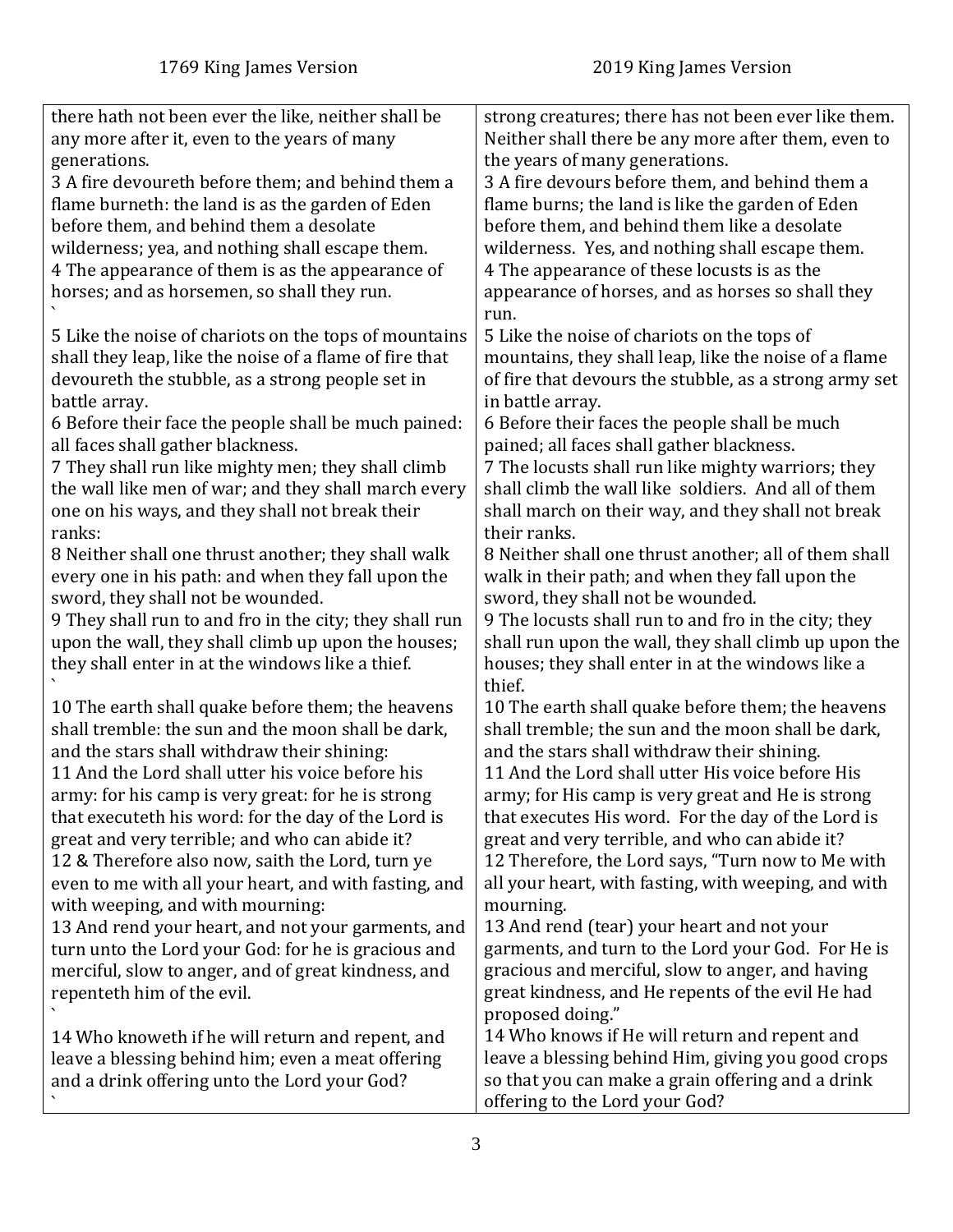| 15 & Blow the trumpet in Zion, sanctify a fast, call a  | 15 Blow the trumpet in Zion, sanctify a fast, call a    |
|---------------------------------------------------------|---------------------------------------------------------|
| solemn assembly:                                        | solemn assembly.                                        |
| 16 Gather the people, sanctify the congregation,        | 16 Gather the people; sanctify the congregation;        |
| assemble the elders, gather the children, and those     | assemble the elders; gather the children and those      |
| that suck the breasts: let the bridegroom go forth of   | that suck the breasts. Let the bridegroom go forth      |
| his chamber, and the bride out of her closet.           | from his chamber and the bride out of her closet.       |
| 17 Let the priests, the ministers of the Lord, weep     | 17 Let the priests, the servants of the Lord, weep      |
| between the porch and the altar, and let them say,      | between the porch and the altar, and let them say,      |
| Spare thy people, O Lord, and give not thine            | "Spare Your people, O Lord, and do not give Your        |
| heritage to reproach, that the heathen should rule      | heritage to reproach so that the heathen rule over      |
| over them: wherefore should they say among the          | them. Why should they say among the people,             |
| people, Where is their God?                             | 'Where is their God?"                                   |
| 18 & Then will the Lord be jealous for his land, and    | 18 Then the Lord will be jealous for His land and       |
|                                                         | pity His people.                                        |
| pity his people.                                        |                                                         |
| 19 Yea, the Lord will answer and say unto his           | 19 Yes, the Lord will answer and say to His people,     |
| people, Behold, I will send you corn, and wine, and     | "Behold, I will send you grain, wine, and olive oil,    |
| oil, and ye shall be satisfied therewith: and I will no | and you shall be satisfied with them. And I will not    |
| more make you a reproach among the heathen:             | make you a reproach among the heathen anymore.          |
| 20 But I will remove far off from you the northern      | 20 "But I will remove far off from you the northern     |
| army, and will drive him into a land barren and         | army of locusts, and will drive them into a barren      |
| desolate, with his face toward the east sea, and his    | and desolate land, with their faces toward the Dead     |
| hinder part toward the utmost sea, and his stink        | Sea, and their hinder parts toward the                  |
| shall come up, and his ill savour shall come up,        | Mediterranean Sea. And their stink and their ill        |
| because he hath done great things.                      | savor shall come up because of all that they have       |
|                                                         | done to you.                                            |
| 21 & Fear not, O land; be glad and rejoice: for the     | 21 "Do not be afraid, O land; be glad and rejoice, for  |
| Lord will do great things.                              | God will do great things.                               |
| 22 Be not afraid, ye beasts of the field: for the       | 22 "Do not be afraid, you animals of the field, for the |
| pastures of the wilderness do spring, for the tree      | pastures of the wilderness spring forth, for the tree   |
| beareth her fruit, the fig tree and the vine do yield   | carries her fruit; the fig tree and the grapevine yield |
| their strength.                                         | their strength.                                         |
| 23 Be glad then, ye children of Zion, and rejoice in    | 23 "Be glad then, you children of Zion, and rejoice in  |
| the Lord your God: for he hath given you the former     | God. For He has given you the former rain               |
| rain moderately, and he will cause to come down         | moderately, and He will cause to come down for you      |
| for you the rain, the former rain, and the latter rain  | the latter rain in the first month.                     |
| in the first month.                                     | 24 "And the threshing floors will be full of wheat,     |
| 24 And the floors shall be full of wheat, and the fats  | and the vats by the presses will overflow with wine     |
| shall overflow with wine and oil.                       | and oil.                                                |
|                                                         | 25 "And I will restore to you the years that the        |
| 25 And I will restore to you the years that the locust  | locust, the cankerworm, the caterpillar, and the        |
| hath eaten, the cankerworm, and the caterpiller,        | palmerworm, My great army which I sent among            |
| and the palmerworm, my great army which I sent          |                                                         |
| among you.                                              | you, have eaten.                                        |
| 26 And ye shall eat in plenty, and be satisfied, and    | 26 "And you will eat in plenty and be satisfied and     |
| praise the name of the Lord your God, that hath         | praise the name (nature) of God which has dealt         |
| dealt wondrously with you: and my people shall          | wondrously with you, and My people shall never be       |
| never be ashamed.                                       | ashamed.                                                |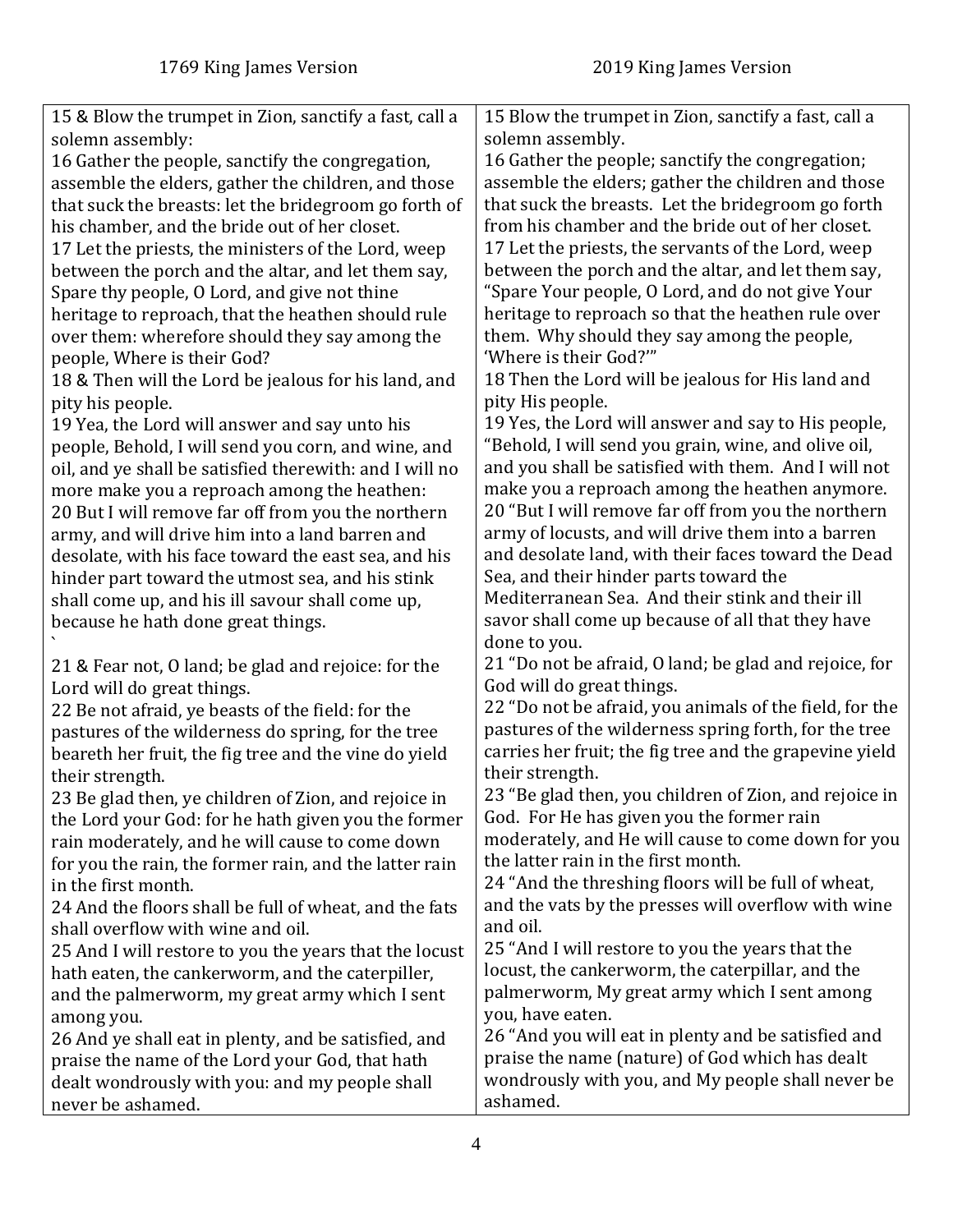<span id="page-4-0"></span>

| 27 And ye shall know that I am in the midst of<br>Israel, and that I am the Lord your God, and none<br>else: and my people shall never be ashamed.<br>28 & And it shall come to pass afterward, that I will<br>pour out my spirit upon all flesh; and your sons and<br>your daughters shall prophesy, your old men shall<br>dream dreams, your young men shall see visions:<br>29 And also upon the servants and upon the<br>handmaids in those days will I pour out my spirit.<br>30 And I will shew wonders in the heavens and in<br>the earth, blood, and fire, and pillars of smoke.<br>31 The sun shall be turned into darkness, and the<br>moon into blood, before the great and the terrible<br>day of the Lord come.<br>32 And it shall come to pass, that whosoever shall<br>call on the name of the Lord shall be delivered: for<br>in mount Zion and in Jerusalem shall be deliverance,<br>as the Lord hath said, and in the remnant whom the<br>Lord shall call. | 27 "And you shall know that I am in the midst of<br>Israel and that I am God, and no one else; and My<br>people shall never be ashamed.<br>28 "And it shall come to pass afterward, that I will<br>pour out my spirit upon all flesh. And your sons<br>and your daughters shall prophesy; your old people<br>shall dream dreams, and your young people shall<br>see visions.<br>29 "And also upon your male and female servants in<br>those days I will pour out My spirit.<br>30 "And I will show wonders in the heavens and on<br>the earth, blood, fire, and pillars of smoke.<br>31 "The sun shall be turned into darkness, and the<br>moon into blood before the great and terrible day of<br>the Lord comes.<br>32 "And it shall come to pass, that whoever shall call<br>on the name of the Lord shall be delivered. For on<br>Mount Zion and in Jerusalem shall be deliverance,<br>as the Lord has said, and on the remnant whom the<br>Lord shall call." |
|------------------------------------------------------------------------------------------------------------------------------------------------------------------------------------------------------------------------------------------------------------------------------------------------------------------------------------------------------------------------------------------------------------------------------------------------------------------------------------------------------------------------------------------------------------------------------------------------------------------------------------------------------------------------------------------------------------------------------------------------------------------------------------------------------------------------------------------------------------------------------------------------------------------------------------------------------------------------------|-------------------------------------------------------------------------------------------------------------------------------------------------------------------------------------------------------------------------------------------------------------------------------------------------------------------------------------------------------------------------------------------------------------------------------------------------------------------------------------------------------------------------------------------------------------------------------------------------------------------------------------------------------------------------------------------------------------------------------------------------------------------------------------------------------------------------------------------------------------------------------------------------------------------------------------------------------------------|
| 3:1 For, behold, in those days, and in that time,                                                                                                                                                                                                                                                                                                                                                                                                                                                                                                                                                                                                                                                                                                                                                                                                                                                                                                                            | 3:1 The Lord says, "For, behold, in those days, and                                                                                                                                                                                                                                                                                                                                                                                                                                                                                                                                                                                                                                                                                                                                                                                                                                                                                                               |
| when I shall bring again the captivity of Judah and                                                                                                                                                                                                                                                                                                                                                                                                                                                                                                                                                                                                                                                                                                                                                                                                                                                                                                                          | at that time, when I shall overturn the captivity of                                                                                                                                                                                                                                                                                                                                                                                                                                                                                                                                                                                                                                                                                                                                                                                                                                                                                                              |
| Jerusalem,                                                                                                                                                                                                                                                                                                                                                                                                                                                                                                                                                                                                                                                                                                                                                                                                                                                                                                                                                                   | Judah and Jerusalem,                                                                                                                                                                                                                                                                                                                                                                                                                                                                                                                                                                                                                                                                                                                                                                                                                                                                                                                                              |
| 2 I will also gather all nations, and will bring them                                                                                                                                                                                                                                                                                                                                                                                                                                                                                                                                                                                                                                                                                                                                                                                                                                                                                                                        | 2 "I will also gather all nations and will bring them                                                                                                                                                                                                                                                                                                                                                                                                                                                                                                                                                                                                                                                                                                                                                                                                                                                                                                             |
| down into the valley of Jehoshaphat, and will plead                                                                                                                                                                                                                                                                                                                                                                                                                                                                                                                                                                                                                                                                                                                                                                                                                                                                                                                          | down into the valley of Jehoshaphat and will plead                                                                                                                                                                                                                                                                                                                                                                                                                                                                                                                                                                                                                                                                                                                                                                                                                                                                                                                |
| with them there for my people and for my heritage                                                                                                                                                                                                                                                                                                                                                                                                                                                                                                                                                                                                                                                                                                                                                                                                                                                                                                                            | with them there for My people and My heritage                                                                                                                                                                                                                                                                                                                                                                                                                                                                                                                                                                                                                                                                                                                                                                                                                                                                                                                     |
| Israel, whom they have scattered among the                                                                                                                                                                                                                                                                                                                                                                                                                                                                                                                                                                                                                                                                                                                                                                                                                                                                                                                                   | Israel. For they have scattered them among the                                                                                                                                                                                                                                                                                                                                                                                                                                                                                                                                                                                                                                                                                                                                                                                                                                                                                                                    |
| nations, and parted my land.                                                                                                                                                                                                                                                                                                                                                                                                                                                                                                                                                                                                                                                                                                                                                                                                                                                                                                                                                 | nations and parted My land.                                                                                                                                                                                                                                                                                                                                                                                                                                                                                                                                                                                                                                                                                                                                                                                                                                                                                                                                       |
| 3 And they have cast lots for my people; and have                                                                                                                                                                                                                                                                                                                                                                                                                                                                                                                                                                                                                                                                                                                                                                                                                                                                                                                            | 3 "And they have cast lots for My people and have                                                                                                                                                                                                                                                                                                                                                                                                                                                                                                                                                                                                                                                                                                                                                                                                                                                                                                                 |
| given a boy for an harlot, and sold a girl for wine,                                                                                                                                                                                                                                                                                                                                                                                                                                                                                                                                                                                                                                                                                                                                                                                                                                                                                                                         | given a boy for a whore, and sold a girl for wine so                                                                                                                                                                                                                                                                                                                                                                                                                                                                                                                                                                                                                                                                                                                                                                                                                                                                                                              |
| that they might drink.                                                                                                                                                                                                                                                                                                                                                                                                                                                                                                                                                                                                                                                                                                                                                                                                                                                                                                                                                       | that they might drink.                                                                                                                                                                                                                                                                                                                                                                                                                                                                                                                                                                                                                                                                                                                                                                                                                                                                                                                                            |
| 4 Yea, and what have ye to do with me, O Tyre, and                                                                                                                                                                                                                                                                                                                                                                                                                                                                                                                                                                                                                                                                                                                                                                                                                                                                                                                           | 4 "Yes, and what have you to do with Me, O Tyre,                                                                                                                                                                                                                                                                                                                                                                                                                                                                                                                                                                                                                                                                                                                                                                                                                                                                                                                  |
| Zidon, and all the coasts of Palestine? will ye render                                                                                                                                                                                                                                                                                                                                                                                                                                                                                                                                                                                                                                                                                                                                                                                                                                                                                                                       | and Zidon (Sidon), and all the land of Palestine?                                                                                                                                                                                                                                                                                                                                                                                                                                                                                                                                                                                                                                                                                                                                                                                                                                                                                                                 |
| me a recompence? and if ye recompense me, swiftly                                                                                                                                                                                                                                                                                                                                                                                                                                                                                                                                                                                                                                                                                                                                                                                                                                                                                                                            | Will you render Me a recompense? And if you                                                                                                                                                                                                                                                                                                                                                                                                                                                                                                                                                                                                                                                                                                                                                                                                                                                                                                                       |
| and speedily will I return your recompence upon                                                                                                                                                                                                                                                                                                                                                                                                                                                                                                                                                                                                                                                                                                                                                                                                                                                                                                                              | recompense Me, I will return your recompense                                                                                                                                                                                                                                                                                                                                                                                                                                                                                                                                                                                                                                                                                                                                                                                                                                                                                                                      |
| your own head;                                                                                                                                                                                                                                                                                                                                                                                                                                                                                                                                                                                                                                                                                                                                                                                                                                                                                                                                                               | swiftly and speedily upon your own head                                                                                                                                                                                                                                                                                                                                                                                                                                                                                                                                                                                                                                                                                                                                                                                                                                                                                                                           |
| 5 Because ye have taken my silver and my gold, and                                                                                                                                                                                                                                                                                                                                                                                                                                                                                                                                                                                                                                                                                                                                                                                                                                                                                                                           | 5 "because you have taken My silver and My gold                                                                                                                                                                                                                                                                                                                                                                                                                                                                                                                                                                                                                                                                                                                                                                                                                                                                                                                   |
| have carried into your temples my goodly pleasant                                                                                                                                                                                                                                                                                                                                                                                                                                                                                                                                                                                                                                                                                                                                                                                                                                                                                                                            | and have carried into your temples My goodly                                                                                                                                                                                                                                                                                                                                                                                                                                                                                                                                                                                                                                                                                                                                                                                                                                                                                                                      |
| things:                                                                                                                                                                                                                                                                                                                                                                                                                                                                                                                                                                                                                                                                                                                                                                                                                                                                                                                                                                      | pleasant things which you have stolen.                                                                                                                                                                                                                                                                                                                                                                                                                                                                                                                                                                                                                                                                                                                                                                                                                                                                                                                            |
| 6 The children also of Judah and the children of                                                                                                                                                                                                                                                                                                                                                                                                                                                                                                                                                                                                                                                                                                                                                                                                                                                                                                                             | 6 "You have sold to the Grecians the children of                                                                                                                                                                                                                                                                                                                                                                                                                                                                                                                                                                                                                                                                                                                                                                                                                                                                                                                  |
| Jerusalem have ye sold unto the Grecians, that ye                                                                                                                                                                                                                                                                                                                                                                                                                                                                                                                                                                                                                                                                                                                                                                                                                                                                                                                            | Judah and Jerusalem so that you might remove                                                                                                                                                                                                                                                                                                                                                                                                                                                                                                                                                                                                                                                                                                                                                                                                                                                                                                                      |
| might remove them far from their border.                                                                                                                                                                                                                                                                                                                                                                                                                                                                                                                                                                                                                                                                                                                                                                                                                                                                                                                                     | them far from their land.                                                                                                                                                                                                                                                                                                                                                                                                                                                                                                                                                                                                                                                                                                                                                                                                                                                                                                                                         |
| 7 Behold, I will raise them out of the place whither                                                                                                                                                                                                                                                                                                                                                                                                                                                                                                                                                                                                                                                                                                                                                                                                                                                                                                                         | 7 "Behold, I will raise them out of the place where                                                                                                                                                                                                                                                                                                                                                                                                                                                                                                                                                                                                                                                                                                                                                                                                                                                                                                               |
| ye have sold them, and will return your recompence                                                                                                                                                                                                                                                                                                                                                                                                                                                                                                                                                                                                                                                                                                                                                                                                                                                                                                                           | you have sold them and will return your                                                                                                                                                                                                                                                                                                                                                                                                                                                                                                                                                                                                                                                                                                                                                                                                                                                                                                                           |
| upon your own head:                                                                                                                                                                                                                                                                                                                                                                                                                                                                                                                                                                                                                                                                                                                                                                                                                                                                                                                                                          | recompense upon your own head:                                                                                                                                                                                                                                                                                                                                                                                                                                                                                                                                                                                                                                                                                                                                                                                                                                                                                                                                    |